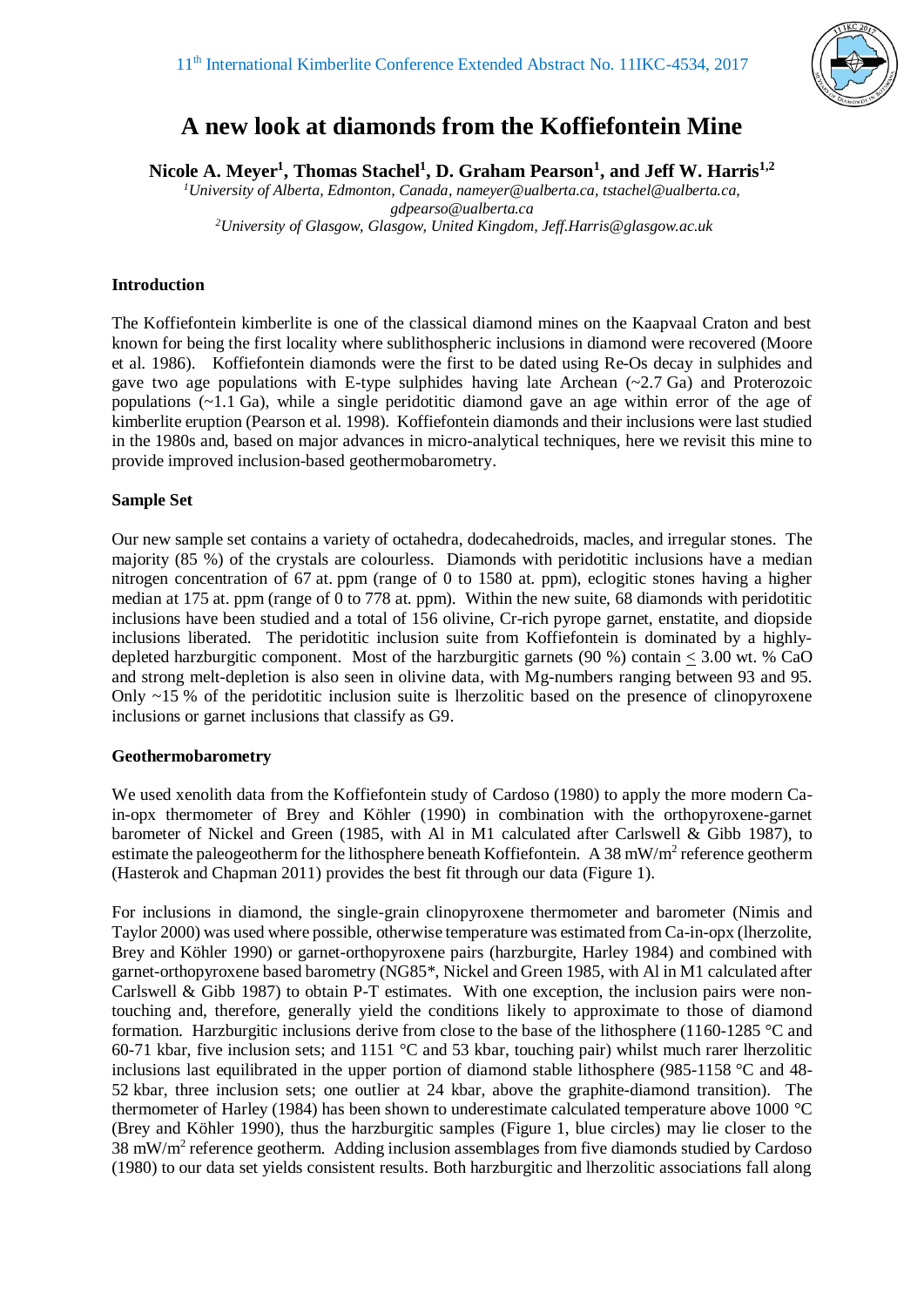the xenolith-based 38  $mW/m^2$  reference geotherm, implying that thermal conditions beneath Koffiefontein remained fairly constant over billions of years and that diamond formation occurred in a lithosphere about 220 km thick.

To expand our geothermobarometry data beyond rare garnet-bearing associations, we conducted highprecision trace element analyses of Al in olivine inclusions via EPMA. This technique allows for nondestructive, trace element analysis of olivine inclusions as small as 20  $\mu$ m in diameter. Using long count times (300 seconds on peak and each background) and a 200 nA beam current, detection limits of 8 ppm for Al were achieved. Based on these Al analyses, temperatures were calculated using the updated Al-in-olivine thermometer of Bussweiler et al. (2017) projected onto a 38 mW/m<sup>2</sup> reference geotherm. Using a set of 30 olivine inclusions, temperatures of 970-1340 °C were obtained (with one outlier at 760 °C, above the graphite-diamond transition).



Figure 1: Pressure and temperature estimates applying modern geothermobarometers to xenolith (Cardoso 1980) and inclusion in diamond data (Cardoso 1980 and this study). Xenolith data define a 38 mW/m<sup>2</sup> reference geotherm (Hasterok and Chapman 2011). Inclusions in diamond follow the same reference geotherm but derive from much greater depth. Geothermombarometers utilised are explained in the text. Filled symbols denote data from this study and open symbols from the Cardoso (1980) study. Xenolith data is in black, with inclusion in diamond data coloured: green = lherzolitic, blue = harzburgitic, and purple = unclassified peridotitic. Graphitediamond transition curve of Day (2012).

#### **Conclusions**

A re-investigation of existing data from Cardoso (1980) and new data on inclusions in diamond (this study) confirms the ultra-depleted nature of the Koffiefontein subcontinental lithospheric mantle, providing new insights into spatial (vertical) variations in diamond-host lithologies and into the nature of how the Koffiefontein kimberlite sampled the diamond-stability field during magma ascent. Our new geothermobarometric data indicate a cool 38 mW/m<sup>2</sup> geotherm for the Koffiefontein pipe, lower than the generally accepted average for group 1 kimberlites on the Kaapvaal craton (Grütter et al. 2006). From the expanded geothermobarometry data set, the main depth region of sampling for Koffiefontein diamonds lies between about 160-210 km. The vertical distribution of diamond-bearing lithologies